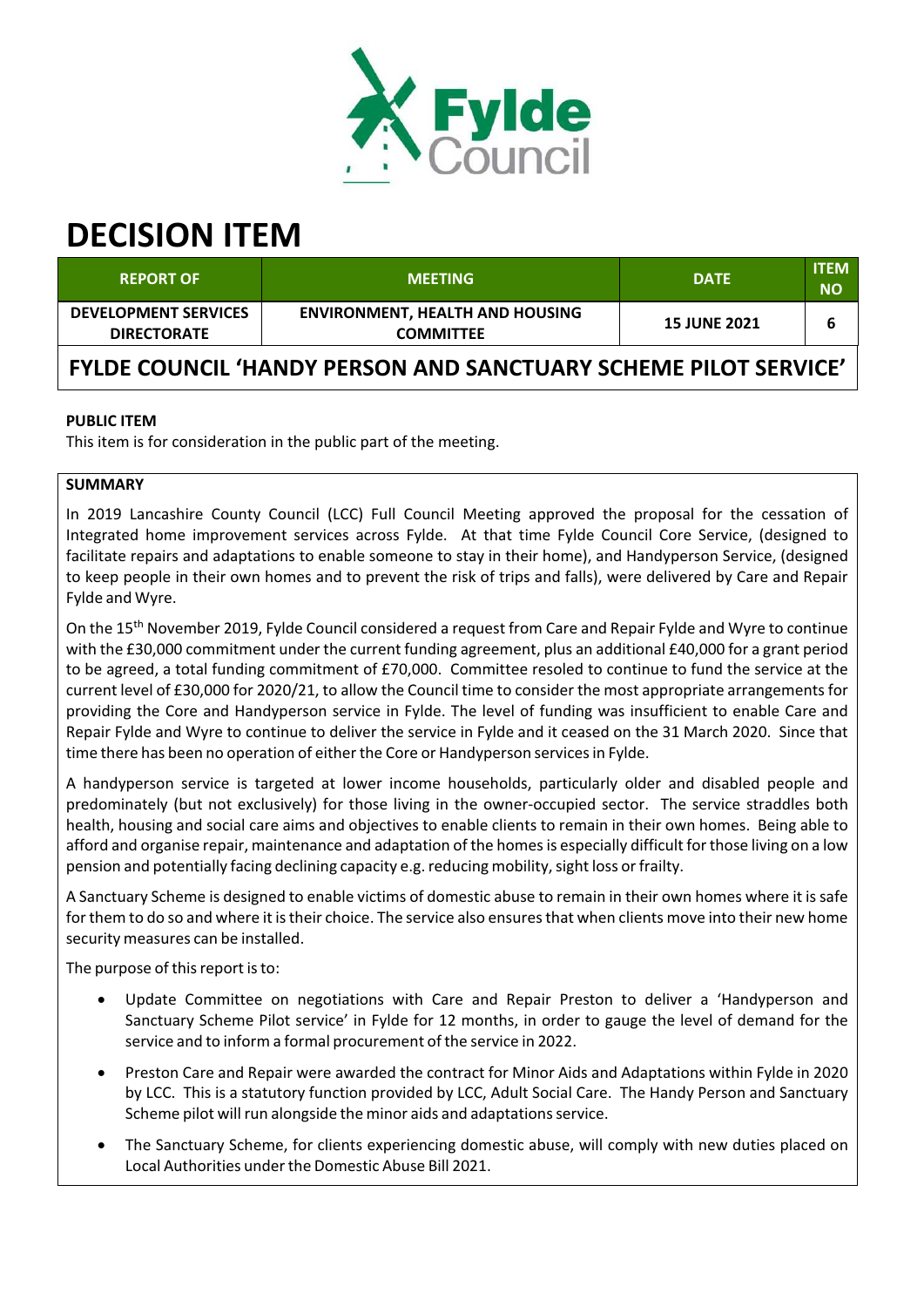#### **RECOMMENDATIONS**

# **Committee are requested to:**

- 1. Note the contents of the report and approve the Handy Person and Sanctuary Scheme pilot scheme proposed, in partnership with Preston Care and Repair, using existing revenue resources.
- 2. Committee are requested to disapply the rules to comply with the contract procedure on the basis that:
	- a. The pilot is required to gauge demand for both the Handyperson and Sanctuary service
	- b. Preston Care and Repair are already running the minor aids and adaptations programme in Fylde
	- c. The purpose of the pilot is to inform a competitive procurement of the Handyperson and Sanctuary Scheme in 2022 on completion of the 12 month pilot.
- 3. Note that an evaluation of the Pilot will be presented to this Committee after 12 months.

# **SUMMARY OF PREVIOUS DECISIONS**

Community Focus Committee, 04/12/2014 – Resolved to recommend to Cabinet the partnering arrangement for Care and Repair in the report.

Cabinet 04/01/2015 – Care and Repair Update 2014/15

Cabinet 11/02/2015 – Recommend partnering proposals contained in the report.

fylde.cmis.uk.com/fylde/MeetingsCalendar/tabid/70/ctl/ViewMeetingPublic/mid/397/Meeting/905/Committee/19/ SelectedTab/Documents/Default.aspx" Environment, Health and Housing Committee 21/02/2017 – Information Item Care and Repair Update 2015/16

# HYPERLINK

"https://fylde.cmis.uk.com/fylde/MeetingsCalendar/tabid/70/ctl/ViewMeetingPublic/mid/397/Meeting/958/Comm ittee/19/SelectedTab/Documents/Default.aspx" Environment, Health and Housing Committee 13/03/2018 Information Item Care and Repair Update 2016/17

lde/MeetingsCalendar/tabid/70/ctl/ViewMeetingPublic/mid/397/Meeting/1028/Committee/19/SelectedTab/Docu ments/Default.aspx" Environment, Health and Housing Committee 08/01/2019 – Information Item Care and Repair Update 2017/18

cmis.uk.com/fylde/MeetingsCalendar/tabid/70/ctl/ViewMeetingPublic/mid/397/Meeting/1098/Committee/19/Sele ctedTab/Documents/Default.aspx Environment, Health and Housing Committee 05/11/2019 – Care and Repair Service (Wyre and Fylde) 2015/16 to 2018/19.

| <b>CORPORATE PRIORITIES</b>                                |  |  |
|------------------------------------------------------------|--|--|
| Economy – To create a vibrant and healthy economy          |  |  |
| Environment - To deliver services customers expect         |  |  |
| Efficiency $-$ By spending money in the most efficient way |  |  |
| Tourism – To create a great place to live and visit        |  |  |

# **REPORT**

BACKGROUND

1. In 2019 Lancashire County Council (LCC) Full Council Meeting approved the proposal for the cessation of Integrated home improvement services across Fylde. At that time Fylde Council Core Service, designed to facilitate repairs and adaptations to enable someone to stay in their home, and Handyperson Service, designed to keep people in their own homes and to prevent the risk of trips and falls, were delivered by Care and Repair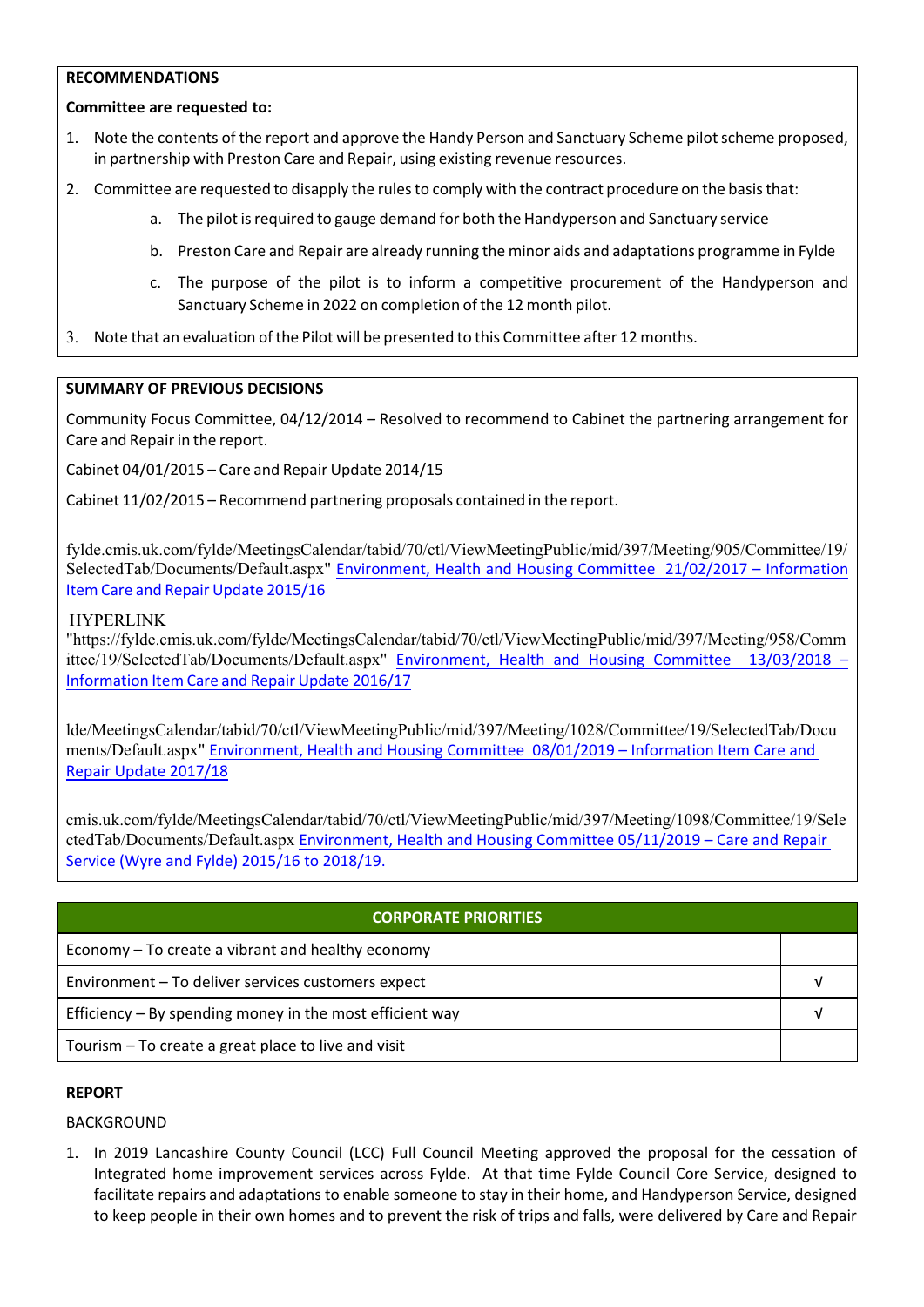Fylde and Wyre.

- 2. On the 15<sup>th</sup> November 2019, Fylde Council considered a request from Care and Repair Fylde and Wyre to continue with the £30,000 commitment under the current funding agreement, plus an additional £40,000 for a grant period to be agreed, a total funding commitment of £70,000. Committee resoled to continue to fund the service at the current level of £30,000 for 2020/21, to allow the Council time to consider the most appropriate arrangements for providing the Core and Handyperson service in Fylde. The level of funding was insufficient to enable Care and Repair Fylde and Wyre to continue to deliver the service in Fylde and it ceased on the 31 March 2020.
- 3. Data was provided annually by Care and Repair Fylde and Wyre on demand and jobs undertaken, however, bar the Handyperson service, data was across Fylde and Wyre. The evaluation undertaken in 2019 to support the request for additional funding to continue the service within Fylde, concluded difficultiesin quantifying demand specifically for Fylde residents for the Handy Person, as separate to the Minor Aids and Adaptations Service provided by LCC Adult Social Care.
- 4. Preston Care and Repair were awarded the contract for Minor Aids and Adaptations within Fylde in 2020. Previously this was provided by Care and Repair Fylde and Wyre. This is a statutory function provided by LCC, Adult Social Care. An assessment is completed by Occupational Therapists and minor aids and adaptations, for example hand and grab rails up to the value of £1,000, are placed through this service. Larger adaptations are referred to the Disabled Facilities grant Programme administered by Fylde Council.

# PROPOSALS FOR A HANDYPERSON AND SANCTUARY SERVICE PILOT

- 5. Fylde Council are to pilot a Handyperson and Sanctuary Scheme within Fylde for a period of 12 monthsto inform a formal procurement of the service in 2022, in partnership with Preston Care and Repair.
- 6. A pilot isrequired to gauge demand for both services.
- 7. Preston Care and Repair were awarded the contract for Minor Aids and Adaptations within Fylde in 2020 by LCC. Therefore, to pilot the Hand Person service alongside this service makes operational sense.
- 8. Fylde Council do not currently fund a Sanctuary Scheme for Domestic Violence victims. Preston Care and Repair operate this service as part of the Handyperson Service in Preston, South Ribble, West Lancashire and Chorley. Therefore, to include the service as part of the pilot would be a sensible approach.

# HANDYPERSON SERVICE

- 9. Preston Care and Repair is an independent home improvement agency with charitable status (Registered Society 27847R). It was established in 1993 to support older, disabled and vulnerable people in the Preston area. Over the past 20 years, it has grown to cover Preston, South Ribble, West Lancashire and Chorley. It provides practical help and support with all aspects of being safe, secure, warm, and independent including home repairs, adaptations and improvements as well asindependent advice an information.
- 10. The provision of a handyperson service straddles both health, housing and social care aims and objectives. Being able to afford and organise repair, maintenance and adaptation of the homes is especially difficult for those living on a low pension and potentially facing declining capacity e.g. reducing mobility, sight loss or frailty. Appendix 1 provides an independent evaluation of 'Integration in Action – small but significant' detailing the impacts and cost benefits to the NHS and Social Care of the Preston Care and Repair handyperson service.
- 11. The service covers the direct provision of affordable help with small jobs around the home, these works can include: small repairs to the fabric of the dwelling (e.g. to doors and windows), minor adaptations (e.g. grab rails), 'odd jobs' (e.g. putting up curtain rails and shelves), home safety checks with remedial actions e.g. installing a second handrail on stairs, securing loose carpets), security measures (e.g. lock replacement, antiintruder lighting).
- 12. The service is targeted at lower income households, particularly older and disabled people and predominately (but not exclusively) for those living in the owner-occupied sector.
- 13. The previous arrangement with Care and Repair Fylde and Wyre, Fylde Council received quarterly and annual updates on the progress with the service in Fylde.
- 14. During the Pilot, Preston Care and Repair are to provide updates on a quarterly basis on number of referrals made, number of Healthy Home Assessments completed, and types of jobs completed following the referral.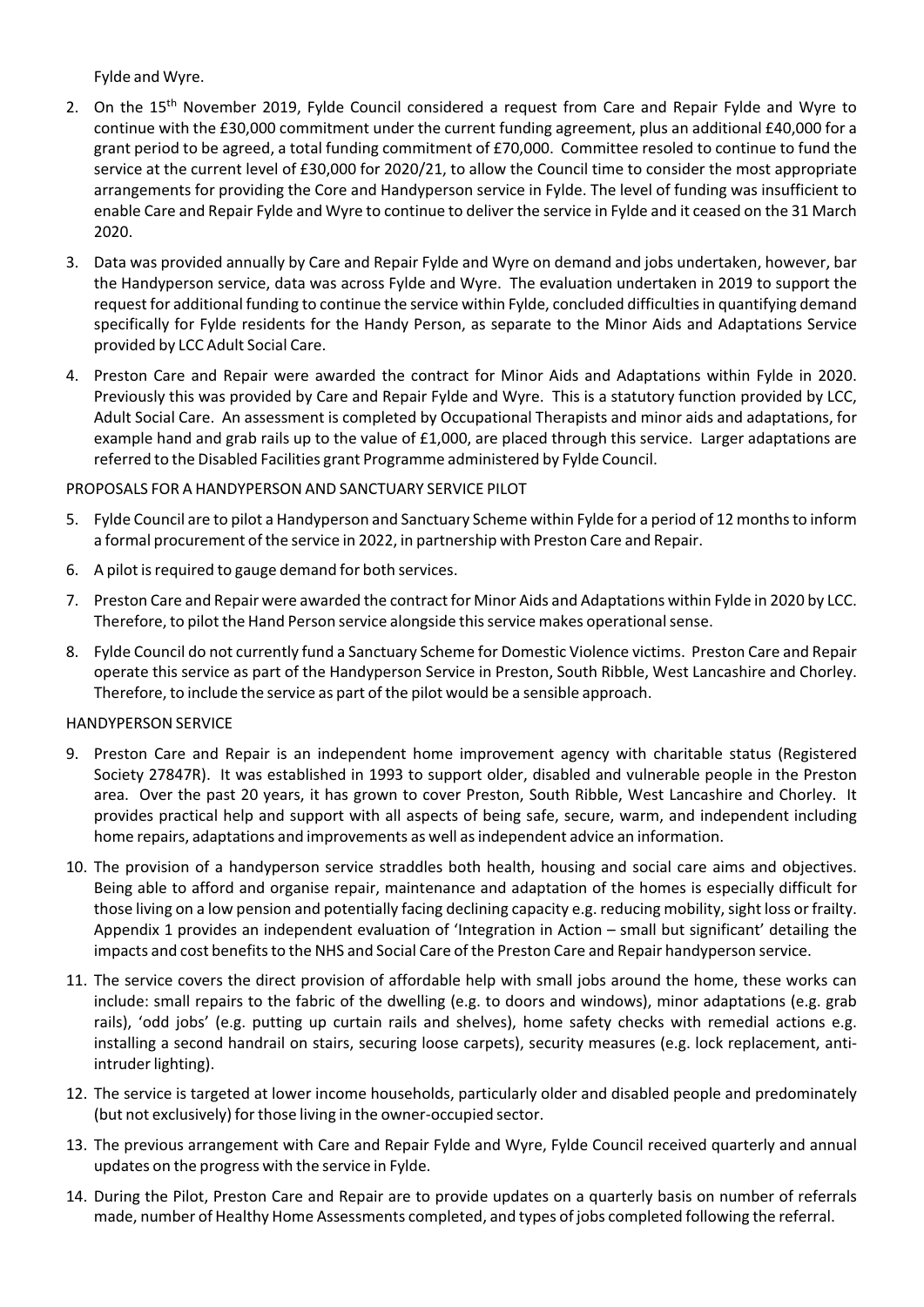- 15. Fylde Council Housing Service are to receive all referrals to be passed onto Preston Care and Repair. The purpose isto enable the service to have a handle on demand, presenting issues and required jobs, following the referral.
- 16. Clients referring into the service will be means tested and this will be undertaken by Fylde Council. If clients are in receipt of any benefit; (Universal Credit (UC), Personal Independence Payment (PiP), Employment Support Allowance (ESA), Pension Credit or Council Tax Credit they will receive the labour at no cost but would be expected to pay for the materials at cost.
- 17. Preston Care and Repair will complete a full Healthy Homes Assessment which is included in Appendix 2 of this report. The Assessment would be triggered either through a conversation with the customer when the enquiry comesin orfrom the Handyperson Service referring back in if they felt it was necessary.
- 18. The purpose of this assessment is to consider the health and wellbeing of the client, financial information, details of the property, security, smoke alarms, heating and general safety inside the home. The assessment looks at a range of issues which could be in addition to the presenting issue and make referrals to the appropriate agencies, e.g. Fire Service and LCC Adult Social Care for minor aids and adaptations.
- 19. Preston Care and Repair as part of the pilot will also undertake training with staff in serviceslikely to refer in for support, namely Housing and Environmental Health Services.
- 20. It has been agreed as a starting point that the basic cost of piloting the service is based on an estimate of 100 referrals, which would generate a 100 plus handyperson jobs. The costs includes 20 Healthy Homes Assessments. Table 1 details the proposed costings for the Handyperson service. If referrals increase above 100, costs will increase for Labour, Healthy Homes Assessments, Administration and Overheads.
- 21. The costings include an element for marketing of the service and attending events with Charities and Church Groups, for example Age UK, Dementia Action, Church Group coffee mornings, Job centres, Citizens Advice Bureau and Carers Associations undertaken by Preston Care and Repair.
- 22. Fylde Council will also promote the scheme with information on the website and social media platforms such as Facebook and Twitter. Staff will promote the service at partnership meetings and once staff within the housing service have been trained the Officer responsible for handling referrals will also be available to attend local community events.
- 23. The Housing Service have an allocated budget for £30,000 Care and Repair, that was previously used to fund Care and Repair Fylde and Wyre.

| Table 1: Fylde Proposed Costings for Handyperson Service                |         |  |
|-------------------------------------------------------------------------|---------|--|
| Technician Labour for 100 Referrals inc travel time allowance<br>£8,250 |         |  |
| Caseworker Enhanced Healthy Homes Assessments x 20                      | £1,320  |  |
| Marketing 10 events/year                                                | £1,260  |  |
| Administration/Monitoring & Reporting & Database contribution           | £3,412  |  |
| Leaflets - Template and printing of 5,000 leaflets                      | £510    |  |
| Overheads charge 12%                                                    | £2,950  |  |
| Cost to deliver service                                                 | £17,702 |  |

#### SANCTUARY SCHEME

24. The Sanctuary Scheme is designed to enable victims of domestic abuse to remain in their own homes where it is safe for them to do so and

where it is their choice.

- 25. Fylde have previously contributed to such a scheme via the Community Safety Partnership with funding providing to Fylde Coast Women's Aid. This funding is no longer available and there is limited data available on demand.
- 26. The Domestic Abuse Bill 2021 places new duties on Local Authorities to provide support for victims of domestic abuse and their children within safe accommodation. Local authorities are to develop and publish a strategy for the provision of support that covers their locality that assesses the need for accommodation-based services.
- 27. Fylde Council Housing Service are working with LCC and local authorities across Lancashire, reporting to the new Domestic Abuse Partnership Board through the Lancashire Community Safety Partnership Board in line with Part 4 (Local Authority Support) of the DA Bill, to develop Strategiesto meet the new duties.
- 28. This pilot will help to inform demand for a sanctuary scheme in Fylde that can be used to assist victimsto remain within their own homes or to ensure new homes can have additional security measures to provide a safe place.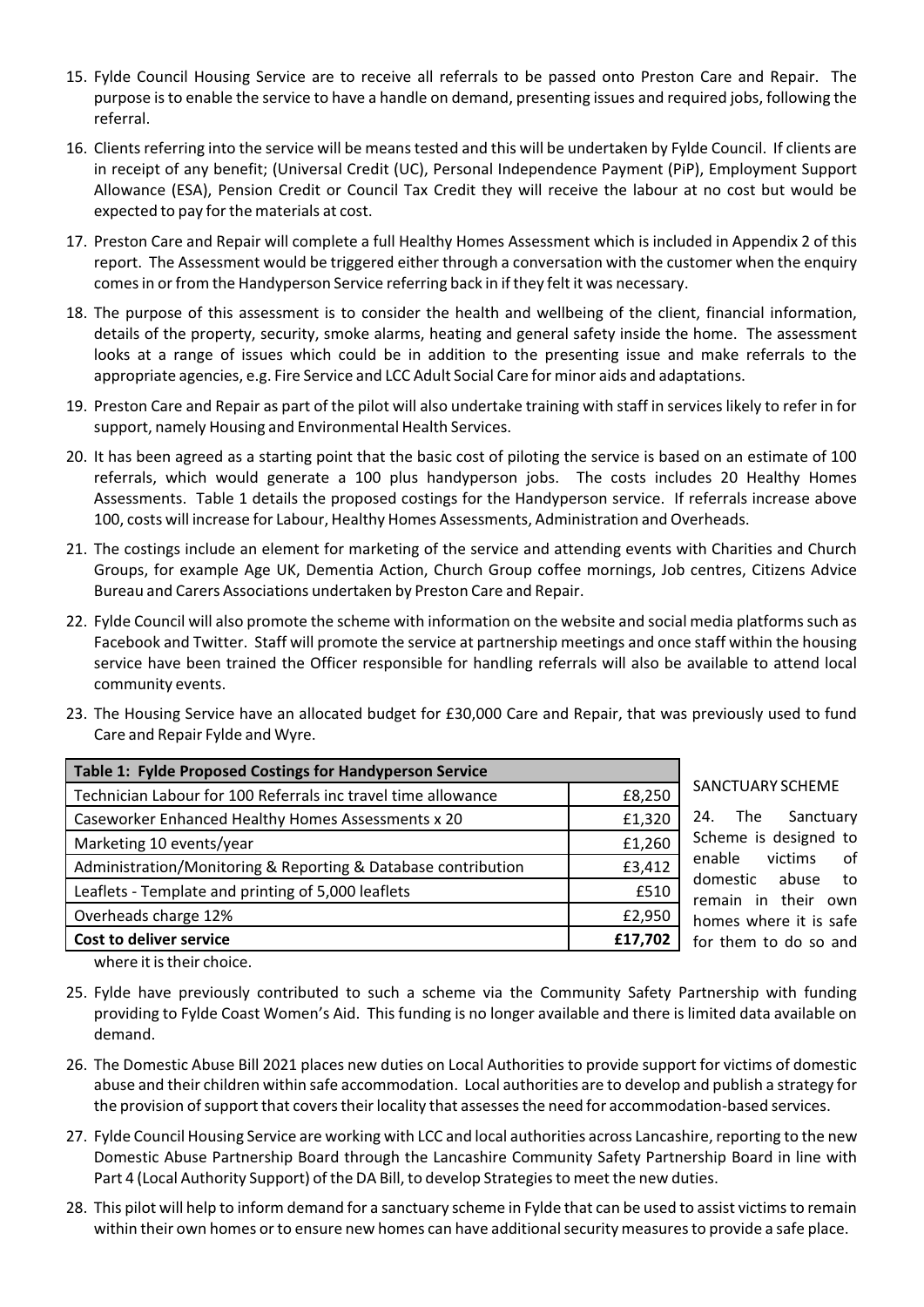- 29. Local Authorities have been provided with New Burden funding under the Domestic Abuse Act to develop domestic violence services within their locality. A future report will be presented to this Committee on recommended approaches to meet identified need within Fylde, and it is likely an element of this funding will be used to fund the Sanctuary Scheme going forward.
- 30. Preston Care and Repair operate the Sanctuary Scheme in Preston, South Ribble and Chorley as part of the Handyperson service.
- 31. Table 2 details schedule of works and costings for elements included in the Sanctuary Scheme. Clients are not expected to contribute to these costs. Fylde Council will be invoiced per customer/property visit, as opposed to having an amount of monies upfront. Where works required are not listed, a quotation for the works will be obtained. All the prices listed on the sanctuary schedule are excluding VAT
- 32. Fylde Council Housing Service are to receive all referrals to be passed onto Preston Care and Repair. Referrals will be made through agencies providing support such as Fylde Housing Service, Fylde Coast Womens Aid, Citizens Advice Bureau and the Police.

| Table 2: Sanctuary Scheme schedule of works and pricing schedule |      |  |
|------------------------------------------------------------------|------|--|
| Emergency Lock change - 1 door                                   | £62  |  |
| Emergency Lock Change - each additional door                     | f22  |  |
| <b>Security Survey</b>                                           | f55  |  |
| Survey + includes supply and fit two security measures on site   | f117 |  |
| Basic security package                                           | f147 |  |
| Solar external lights                                            | f5g  |  |

# FYLDE COUNCIL CONTRACT PROCEDURE RULES

- 33. The council's contract procedure rules require that contracts worth over £10,000 be let using a competitive procedure or be called off from a framework which has itself been subject to competition. However, in certain circumstances, a contract may be exempt from that requirement. The rules set out the circumstances where a contract may be exempt. None of those circumstances apply to the pilot Handyperson and Sanctuary Scheme.
- 34. Even outside those circumstances, the relevant committee can resolve to not apply the rules to a particular contract. The committee is asked to not apply the normal requirements to the Handyperson and Sanctuary scheme pilot and instead award the work directly to Preston Care and Repair, forthe following reasons:
	- a. The pilot isto gauge demand in both the Handyperson and Sanctuary Services.
	- b. Preston Care and Repair were awarded the contract for Minor Aids and Adaptations within Fylde in 2020 by LCC. Therefore, to pilot the Handyperson service alongside this service makes operational sense.
- 35. Fylde Council do not currently fund a Sanctuary Scheme for Domestic Violence victims. Preston Care and Repair operate this service as part of the Handyperson Service in Preston, South Ribble, West Lancashire and Chorley. Therefore, to include the service as part of the pilot makes operational sense.

#### **CONCLUSION**

- 36. Committee are requested to note the contents of the report and approve the Handy Person and Sanctuary Scheme pilot scheme proposed, in partnership with Preston Care and Repair, using existing revenue resources.
- 37. Committee are requested to disapply the rules to comply with the contract procedure rules on the basis that:
	- a. The pilot is required to gauge demand for both the Handyperson and Sanctuary service
	- b. Preston Care and Repair are already running the minor aids and adaptations programme in Fylde
	- c. The purpose of the pilot is to inform a competitive procurement of the Handyperson and Sanctuary Scheme in 2022 on completion of the 12 month pilot.
- 38. Note that an evaluation of the Pilot will be presented to this Committee after 12 monthsto inform a competitive procurement process.